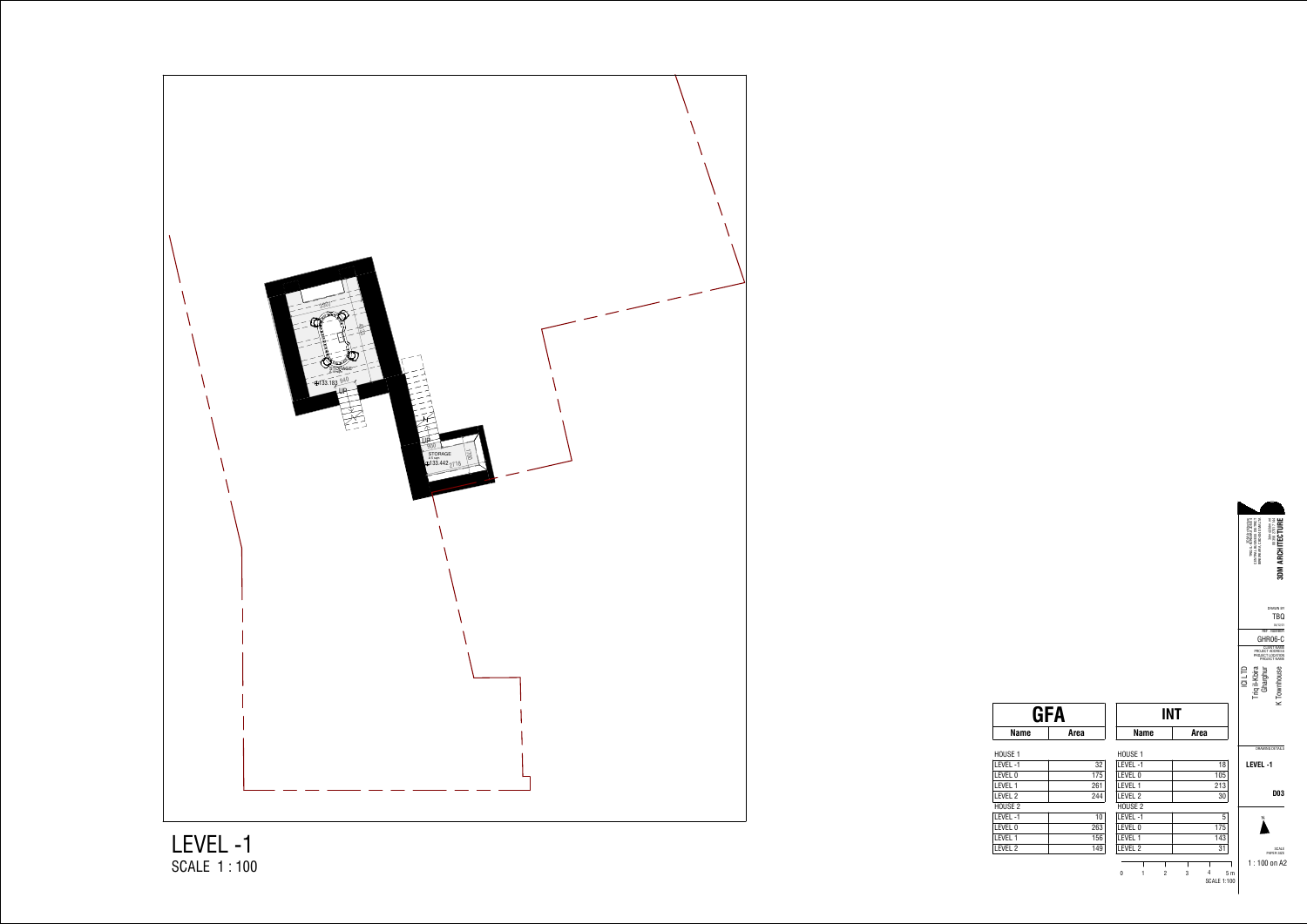DRAWING DETAILS



SCALE PAPER SIZE 1 : 100 on A2

3DM Architecture TRIQ IL-FURNARA ZONE 4 CENTRAL BUSINESS DISTRICT BIRKIRKARA, CBD4040 MALTA

THAN CROSS OF SPACE RESEARCH<br>CENTRAL BUSINESS DIRICH<br>DIRICLARA CROAGO MALT<br>BIRKIRKARA, CBD4040 MALT

DRAWN BYTBQ

**3DM ARCHITECTURE**

**3DM ARCHITECTURE** 

## **LEVEL 0**

|   | LEVEL-1            |   |   | 18                                   |
|---|--------------------|---|---|--------------------------------------|
|   | LEVEL 0            |   |   | 105                                  |
|   | IFVFI <sub>1</sub> |   |   | 213                                  |
|   | LEVEL <sub>2</sub> |   |   | 30                                   |
|   | HOUSE <sub>2</sub> |   |   |                                      |
|   | LEVEL-1            |   |   | 5                                    |
|   | LEVEL 0            |   |   | 175                                  |
|   | LEVEL 1            |   |   | 143                                  |
|   | LEVEL <sub>2</sub> |   |   | 31                                   |
|   |                    |   |   |                                      |
| n |                    | 2 | 3 | 5 <sub>m</sub><br><b>SCALE 1:100</b> |

REF . NUMBER<br>GHR06-C CLIENT NAME PROJECT ADDRESS PROJECT LOCATION PROJECT NAME ICI LTD Triq il-Kbira Gharghur K Townhouse  $\overline{K}$ 

04/12/21

**D03**

SCALE 1 : 100

|                     | GFA |  |
|---------------------|-----|--|
| <b>Name</b><br>Area |     |  |

| HOUSE 1            |     |
|--------------------|-----|
| LEVEL-1            | 32  |
| LEVEL 0            | 175 |
| LEVEL 1            | 261 |
| LEVEL 2            | 244 |
| HOUSE <sub>2</sub> |     |
| LEVEL-1            | 10  |
| LEVEL 0            | 263 |
| <b>LEVEL 1</b>     | 156 |
| LEVEL 2            | 149 |
|                    |     |

| INT     |      |  |
|---------|------|--|
| Name    | Area |  |
| HOUSE 1 |      |  |
| LEVEL-1 |      |  |
| I EVEL  |      |  |

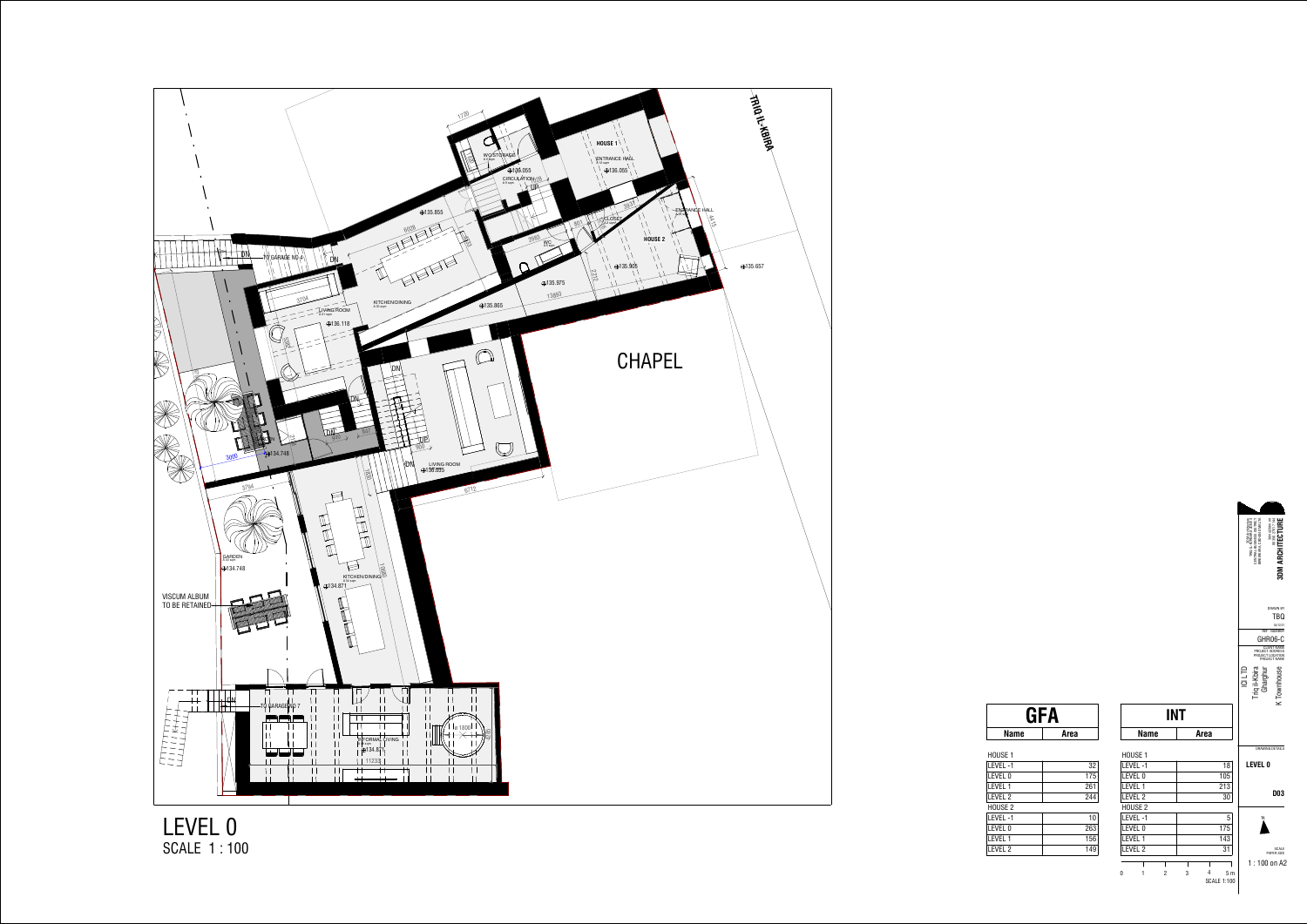

SCALE 1:100

SCALE PAPER SIZE 1 : 100 on A2



| έĠ<br>s |         | $\text{Im}$ @3dm |                                                          |
|---------|---------|------------------|----------------------------------------------------------|
|         |         |                  | <b>DRAWN BY</b><br>TBQ<br>04/12/21<br><b>REF. NUMBER</b> |
|         |         | CLIE<br>-NT      | GHR06-C<br><b>NAME</b>                                   |
|         |         |                  | PROJECT ADDRESS<br>PROJECT LOCATION<br>PROJECT NAME      |
| ï       | ć<br>ī  |                  |                                                          |
|         |         |                  |                                                          |
|         | level 1 |                  | DRAWING DETAILS                                          |
|         |         |                  | DO3                                                      |
|         | N       |                  |                                                          |

SCALE 1 : 100

| GFA         |      |
|-------------|------|
| <b>Name</b> | Area |

| HOUSE 1  |     |
|----------|-----|
| level -1 | 32  |
| LEVEL 0  | 175 |
| Level 1  | 261 |
| Level 2  | 244 |
| HOUSE 2  |     |
| level -1 | 10  |
| LEVEL 0  | 263 |
|          |     |

LEVEL 1 <sup>156</sup> LEVEL 2 <sup>149</sup>

| INT                 |  |  |  |
|---------------------|--|--|--|
| Area<br><b>Name</b> |  |  |  |
|                     |  |  |  |